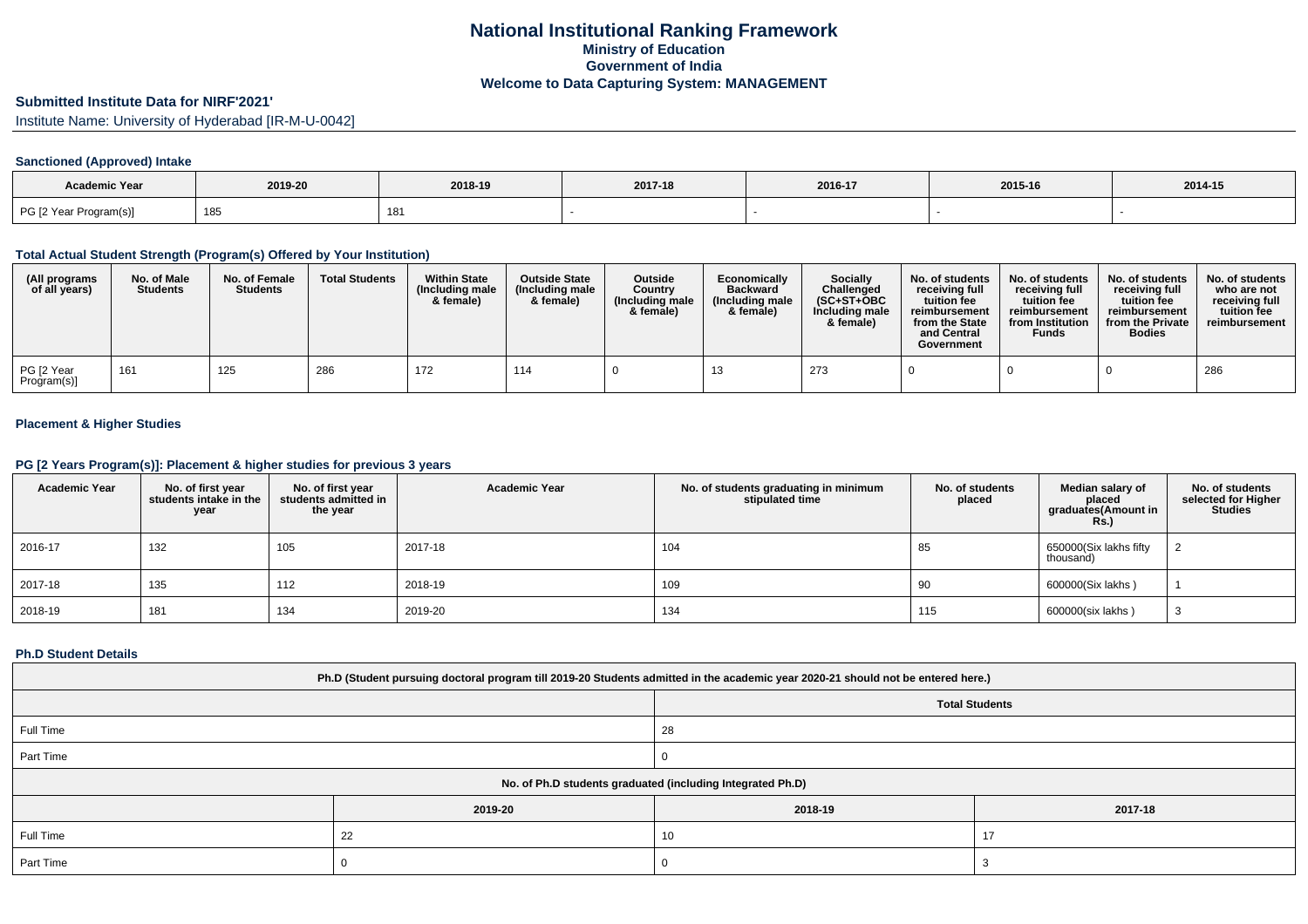#### **Financial Resources: Utilised Amount for the Capital expenditure for previous 3 years**

| <b>Academic Year</b>                                                                                                                                                           | 2019-20                                                   |                                                                                 | 2017-18                                                                  |  |  |  |  |  |  |
|--------------------------------------------------------------------------------------------------------------------------------------------------------------------------------|-----------------------------------------------------------|---------------------------------------------------------------------------------|--------------------------------------------------------------------------|--|--|--|--|--|--|
|                                                                                                                                                                                | <b>Utilised Amount</b>                                    | <b>Utilised Amount</b>                                                          | <b>Utilised Amount</b>                                                   |  |  |  |  |  |  |
| Annual Capital Expenditure on Academic Activities and Resources (excluding expenditure on buildings)                                                                           |                                                           |                                                                                 |                                                                          |  |  |  |  |  |  |
| Library (Books, Journals and e-Resources only)                                                                                                                                 | 5170064 (Fifty one lakhs seventy thousand and sixty four) | 5144727 (Fifty One lakhs forty four thousand seven hundred<br>and twenty seven) | 4806533 (forty eight lakhs six thosand five hundred and thirty<br>three) |  |  |  |  |  |  |
| Expenditure on setting up/upgradation of laboratory                                                                                                                            | 0 (zero)                                                  | 2897580 (Twenty eight lakhs ninety seven thousand five<br>hundred and eighty)   | 0 (zero)                                                                 |  |  |  |  |  |  |
| Other expenditure on creation of Capital Assets (For setting up<br>classrooms, seminar hall, conference hall, library excluding<br>expenditure on Land , Building, Roads etc.) | 800000 (Eight Lakhs)                                      | 1990493 (Nineteen lakhs ninety thousand four hundred and<br>ninety three)       | 3400000 (Thirty four lakhs)                                              |  |  |  |  |  |  |

#### **Financial Resources: Utilised Amount for the Operational expenditure for previous 3 years**

| <b>Academic Year</b>                                                                                                                                                                            | 2019-20                                                                             | 2018-19                                                                           | 2017-18                                                                                       |  |  |  |  |  |
|-------------------------------------------------------------------------------------------------------------------------------------------------------------------------------------------------|-------------------------------------------------------------------------------------|-----------------------------------------------------------------------------------|-----------------------------------------------------------------------------------------------|--|--|--|--|--|
|                                                                                                                                                                                                 | <b>Utilised Amount</b>                                                              | <b>Utilised Amount</b>                                                            | <b>Utilised Amount</b>                                                                        |  |  |  |  |  |
| <b>Annual Operational Expenditure</b>                                                                                                                                                           |                                                                                     |                                                                                   |                                                                                               |  |  |  |  |  |
| Salaries (Teaching and Non Teaching staff)                                                                                                                                                      | 44071266 (four crore forty lakhs seventy one thousand two<br>hundred and sixty six) | 32598072 (three crore twentty five lakhs ninety eight thousand<br>and sevent two) | 37757196 (three crore seventy seven lakhs fifty seven<br>thousand one hundred and ninety six) |  |  |  |  |  |
| Maintenance of Academic Infrastructure or consumables and<br>other running expenditures (excluding maintenance of hostels<br>and allied services, rent of the building, depreciation cost, etc) | 1498258 (fourteen lakhs ninety eight thousand two hundred<br>and fifty eight)       | 1587953 (fiftee lakhs eightyseven thousand nine hundred and<br>fifty three)       | 3216338 (thirty two lakhs sixteen thousand three hundred and<br>thirty eight)                 |  |  |  |  |  |
| Seminars/Conferences/Workshops                                                                                                                                                                  | $0$ (zero)                                                                          | $0$ (zero)                                                                        | 869000 (eight lakhs sixty nine thousand)                                                      |  |  |  |  |  |

### **Sponsored Research Details**

| <b>Financial Year</b>                    | 2019-20          | 2018-19           | 2017-18                   |
|------------------------------------------|------------------|-------------------|---------------------------|
| Total no. of Sponsored Projects          |                  |                   |                           |
| Total no. of Funding Agencies            |                  |                   |                           |
| Total Amount Received (Amount in Rupees) | 4800000          | 7600000           | 350000                    |
| Amount Received in Words                 | Fortyeight lakhs | Seventy six lakhs | Three lakh fifty thousand |

# **Consultancy Project Details**

| <b>Financial Year</b>                    | 2019-20 | 2018-19                           | 2017-18                   |  |
|------------------------------------------|---------|-----------------------------------|---------------------------|--|
| Total no. of Consultancy Projects        |         |                                   |                           |  |
| Total no. of Client Organizations        |         |                                   |                           |  |
| Total Amount Received (Amount in Rupees) |         | 2450000                           | 230000                    |  |
| Amount Received in Words                 | Zero    | twenty four lakhs fifty thousands | Two lakh thirty thousands |  |

### **Executive Development Program/Management Development Programs**

| $-$<br>Yea<br>Finar | 2019-20 | 2018-19 | 2017-18 |
|---------------------|---------|---------|---------|
|---------------------|---------|---------|---------|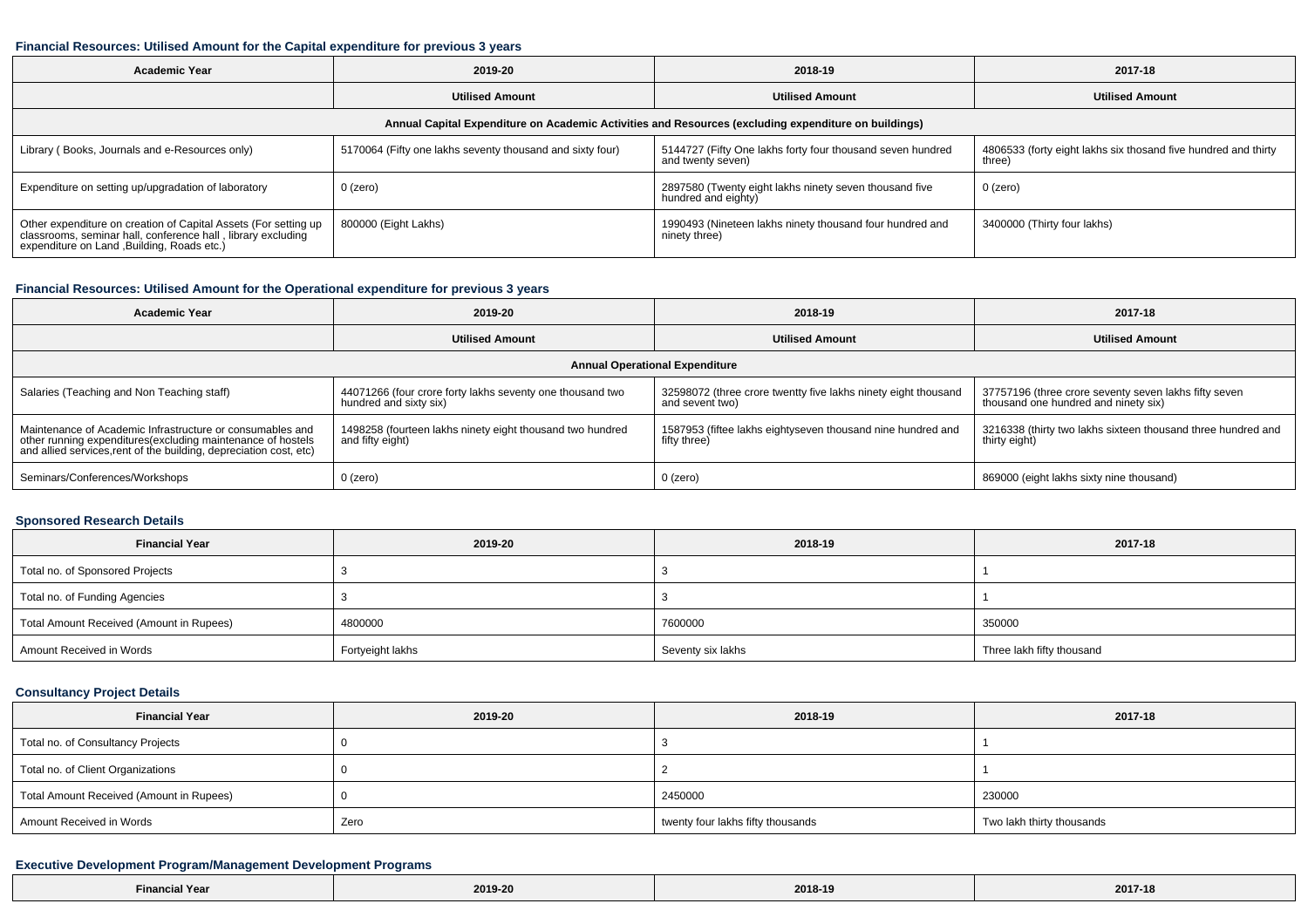| Total no. of Executive Development Programs/ Management<br>Development Programs   |                          |              |      |
|-----------------------------------------------------------------------------------|--------------------------|--------------|------|
| Total no. of Participants                                                         | 38                       | 60           |      |
| Total Annual Earnings (Amount in Rupees)(Excluding Lodging<br>& Boarding Charges) | 190000                   | 1100000      |      |
| Total Annual Earnings in Words                                                    | One lakh ninety thousand | Eleven lakhs | Zero |

# **PCS Facilities: Facilities of physically challenged students**

| 1. Do your institution buildings have Lifts/Ramps?                                                                                                        | Yes, more than 80% of the buildings |
|-----------------------------------------------------------------------------------------------------------------------------------------------------------|-------------------------------------|
| 2. Do your institution have provision for walking aids, includingwheelchairs and transportation from one building to another for<br>handicapped students? | Yes                                 |
| 3. Do your institution buildings have specially designed toilets for handicapped students?                                                                | Yes, more than 60% of the buildings |

# **Faculty Details**

| Srno            | Name                            | Age | Designation            | Gender | Qualification | Experience (In<br>Months) | Is Associated<br>Last Year | Currently<br>working with<br>institution? | <b>Joining Date</b> | <b>Leaving Date</b>      | <b>Association type</b> |
|-----------------|---------------------------------|-----|------------------------|--------|---------------|---------------------------|----------------------------|-------------------------------------------|---------------------|--------------------------|-------------------------|
| $\overline{1}$  | Dr Irala<br>Lokananda Reddy     | 45  | Professor              | Male   | Ph.D          | 10                        | Yes                        | Yes                                       | 29-12-2016          | Ξ.                       | Regular                 |
| $\overline{2}$  | <b>DrSuresh</b><br>Kandulapati  | 37  | Other                  | Male   | Ph.D          | 120                       | Yes                        | Yes                                       | 01-01-2019          | --                       | Visiting                |
| 3               | Drsrinivas Josyula              | 49  | Other                  | Male   | Ph.D          | 300                       | Yes                        | Yes                                       | 01-01-2020          | ÷.                       | Visiting                |
| $\overline{4}$  | Sita Vanka                      | 62  | Professor              | Female | Ph.D          | 360                       | Yes                        | Yes                                       | 08-08-2004          | $\overline{\phantom{a}}$ | Regular                 |
| $5\phantom{.0}$ | Venkata Vedulla                 | 54  | Professor              | Male   | Ph.D          | 276                       | Yes                        | Yes                                       | 01-07-1999          | $\overline{\phantom{a}}$ | Regular                 |
| 6               | Bellamkonda<br>Rajasekhar       | 52  | Professor              | Male   | Ph.D          | 300                       | Yes                        | Yes                                       | 15-06-1999          | --                       | Regular                 |
| $\overline{7}$  | Polepeddi Jyothi                | 59  | Professor              | Female | Ph.D          | 324                       | Yes                        | Yes                                       | 07-07-1999          | Ξ.                       | Regular                 |
| 8               | Velugu Mary                     | 55  | Professor              | Female | Ph.D          | 264                       | Yes                        | Yes                                       | 03-10-2000          | Ξ.                       | Regular                 |
| 9               | Srivastava Chetan               | 43  | Associate<br>Professor | Male   | Ph.D          | 228                       | Yes                        | Yes                                       | 05-09-2006          | $\overline{\phantom{a}}$ | Regular                 |
| 10              | Singh Sapna                     | 53  | Associate<br>Professor | Female | Ph.D          | 264                       | Yes                        | Yes                                       | 01-12-2010          | --                       | Regular                 |
| 11              | Darui Venkata<br>Srinivas Kumar | 48  | Assistant<br>Professor | Male   | Ph.D          | 240                       | Yes                        | Yes                                       | 01-12-2010          | --                       | Regular                 |
| 12              | Kamani Ramulu                   | 54  | Assistant<br>Professor | Male   | Ph.D          | 324                       | Yes                        | Yes                                       | 31-01-2011          | $\overline{\phantom{a}}$ | Regular                 |
| 13              | Mishra Pramod                   | 43  | Assistant<br>Professor | Male   | Ph.D          | 108                       | Yes                        | Yes                                       | 08-03-2017          | ٠.                       | Regular                 |
| 14              | Singh Punam                     | 42  | Assistant<br>Professor | Female | Ph.D          | 144                       | Yes                        | Yes                                       | 02-01-2017          | $\overline{\phantom{a}}$ | Regular                 |
| 15              | Galla Venkata<br>Rama Krishna   | 56  | Professor              | Male   | Ph.D          | 216                       | Yes                        | Yes                                       | 02-09-2007          | $\overline{\phantom{a}}$ | Regular                 |
| 16              | MURUGAN<br>PATTUSAMY            | 34  | Assistant<br>Professor | Male   | Ph.D          | 72                        | Yes                        | Yes                                       | 11-01-2018          | --                       | Regular                 |